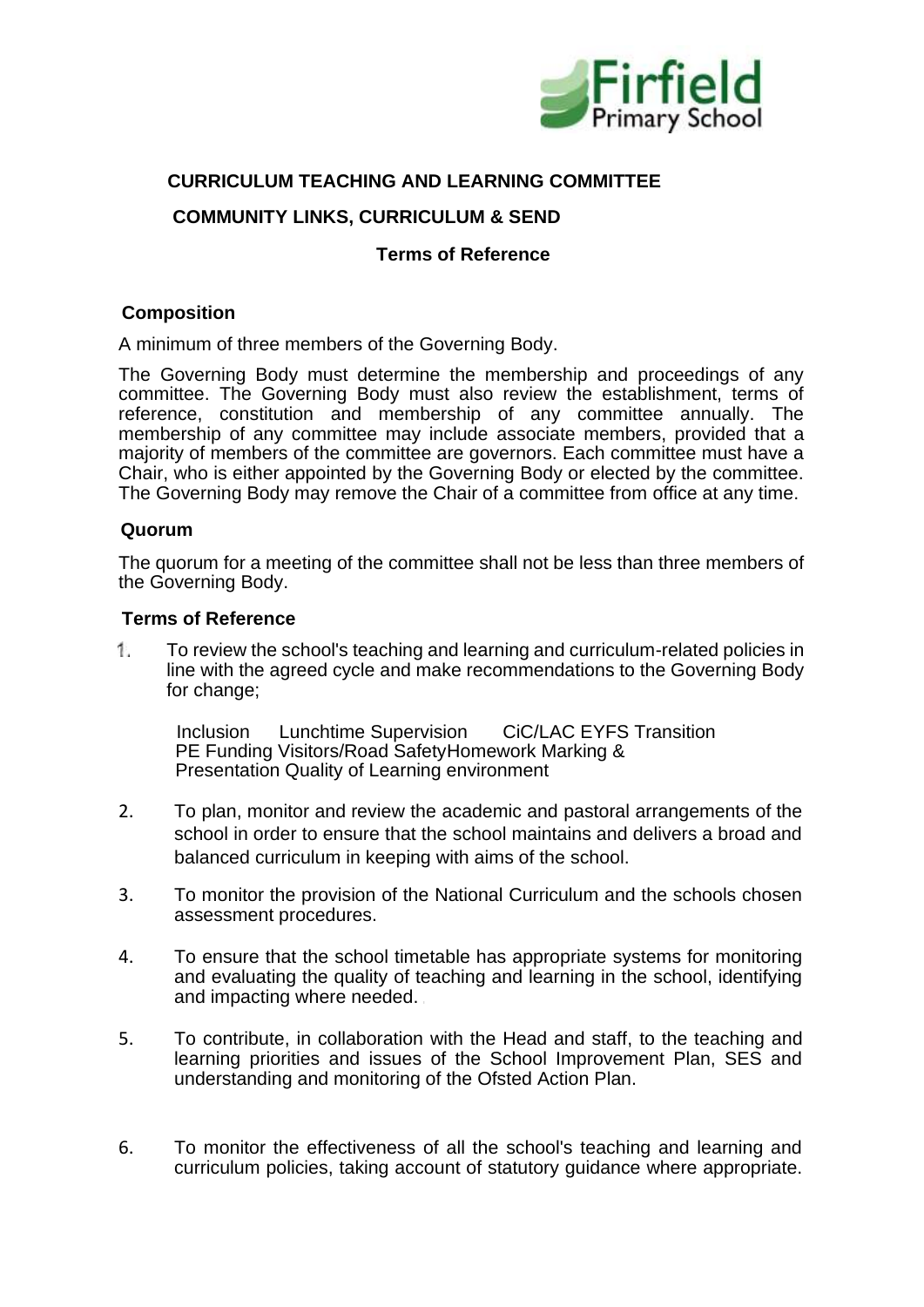To make representations to the full Governing Body for changes as necessary, including:-

- i) the provision for collective worship and RE in line with the locally agreed syllabus;
- ii) the school's policy on sex education
- iii) the school's policy on special educational needs; and
- iv) the school's policy for PSHE and Citizenship
- 7. To promote extra-curricular/enrichment activities.
- 8. To receive curriculum progress reports from the Headteacher and others, in order to monitor, review and evaluate the standards of achievement, seek to make continuous improvement and inform target-setting, including:
	- i) subject/aspect reports
	- ii) Raiseonline/DatabooWData Dashboard
	- iii) information about non-statutory assessment and testing
	- iv) the impact that continuous professional development has on school improvement
- 9. To ensure that targets for pupils' achievements are set and published as required by legislation.
- 1 0. To consult with and provide information to parents and the wider community on matters relating to teaching and learning and the curriculum via newsletters, school website events in the community, participation, workshops etc. Governors will update regularly.
- 1 1. To ensure all pupils with SEND and other identified groups including Pupil Premium make good progress in relation to individual needs and abilities through flexible and effective use of the resources available to the school. Expectations for learning for pupils with SEND are high and pupils participate fully in all aspects of school life — inclusion.
- 1 2. To consider and give advice on any matter involving the curriculum referred to it by the Governing Body.

#### Delegated Functions Overview

The following functions can be delegated to a committee, but cannot be delegated to an individual:

- i) Functions relating to school discipline policies;
- ii) Functions relating to the exclusions of pupils (except in an emergency when the Chair has the power to exercise these functions);

The Governing Body cannot delegate any functions relating to the constitution of the Governing Body (unless otherwise provided by the Constitution Regulations),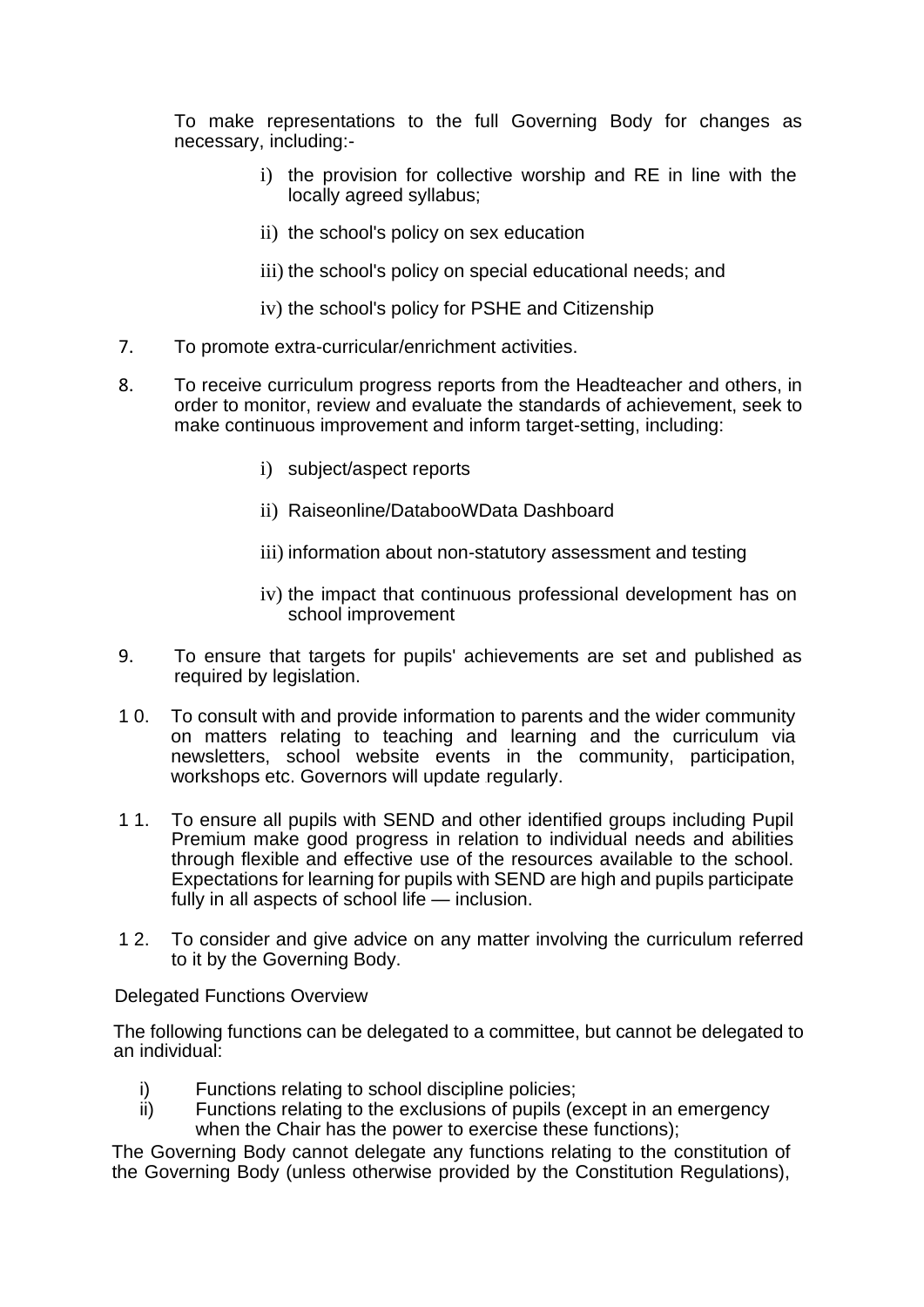the appointment or removal of the Chair and Vice-Chair, the appointment of the Clerk, the suspension of governors, the delegation of functions and the establishment of committees.

#### **Appointment of Chair and Clerk**

The appointment of the Chair of the committee and the Clerk shall be determined by the committee and should be reviewed at the first meeting of the school year.

#### **Minutes**

A written record should be kept of the meeting of the committee including details of those present. These minutes should be submitted to the next full Governing Body meeting through the Clerk to the Governing Body.

#### **Convening Meetings**

A meeting shall be convened at the request of the Chair, the Headteacher or any two of the members of the committee. Every member of the committee and the Headteacher shall be given at least seven days clear notice of the committee meetings.